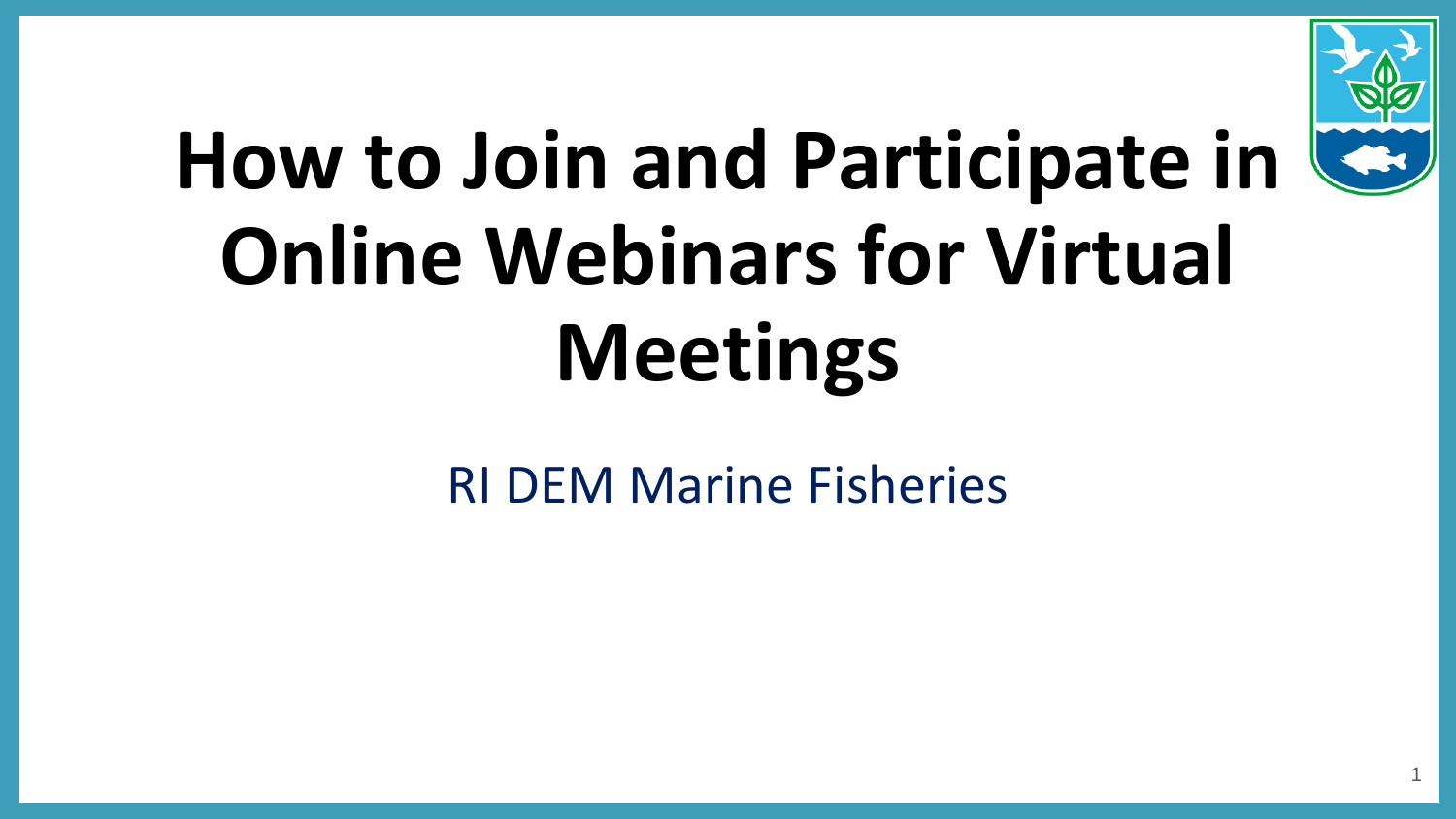# **About this Guide**



- This guide provides step by step instructions on how to join online webinars hosted by the RI DEM Division of Marine Fisheries.
- Each step has written instructions followed by click by click instructions to help you navigate the Zoom platform for online workshops.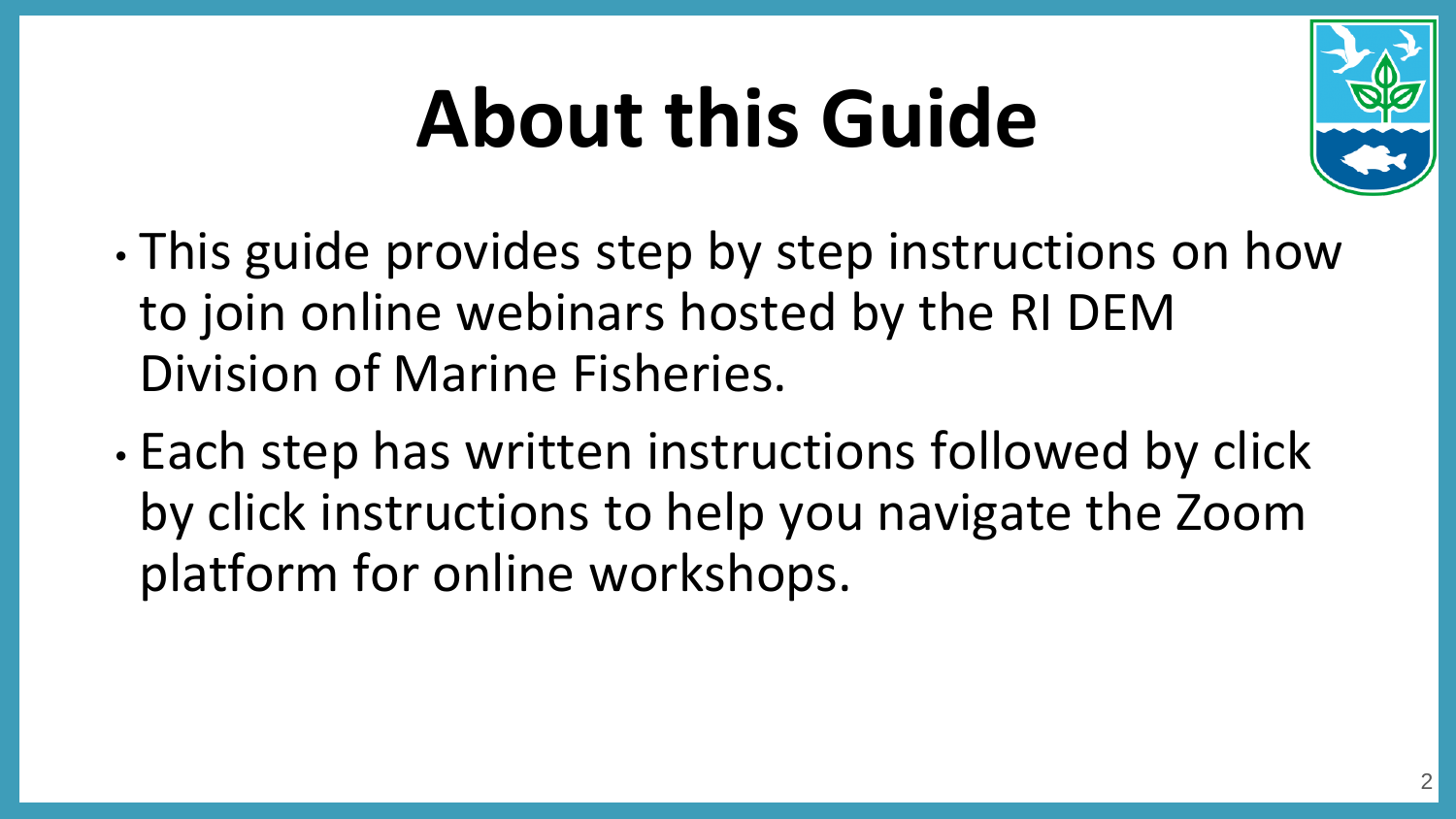# **Section One:**  Joining the online meeting.

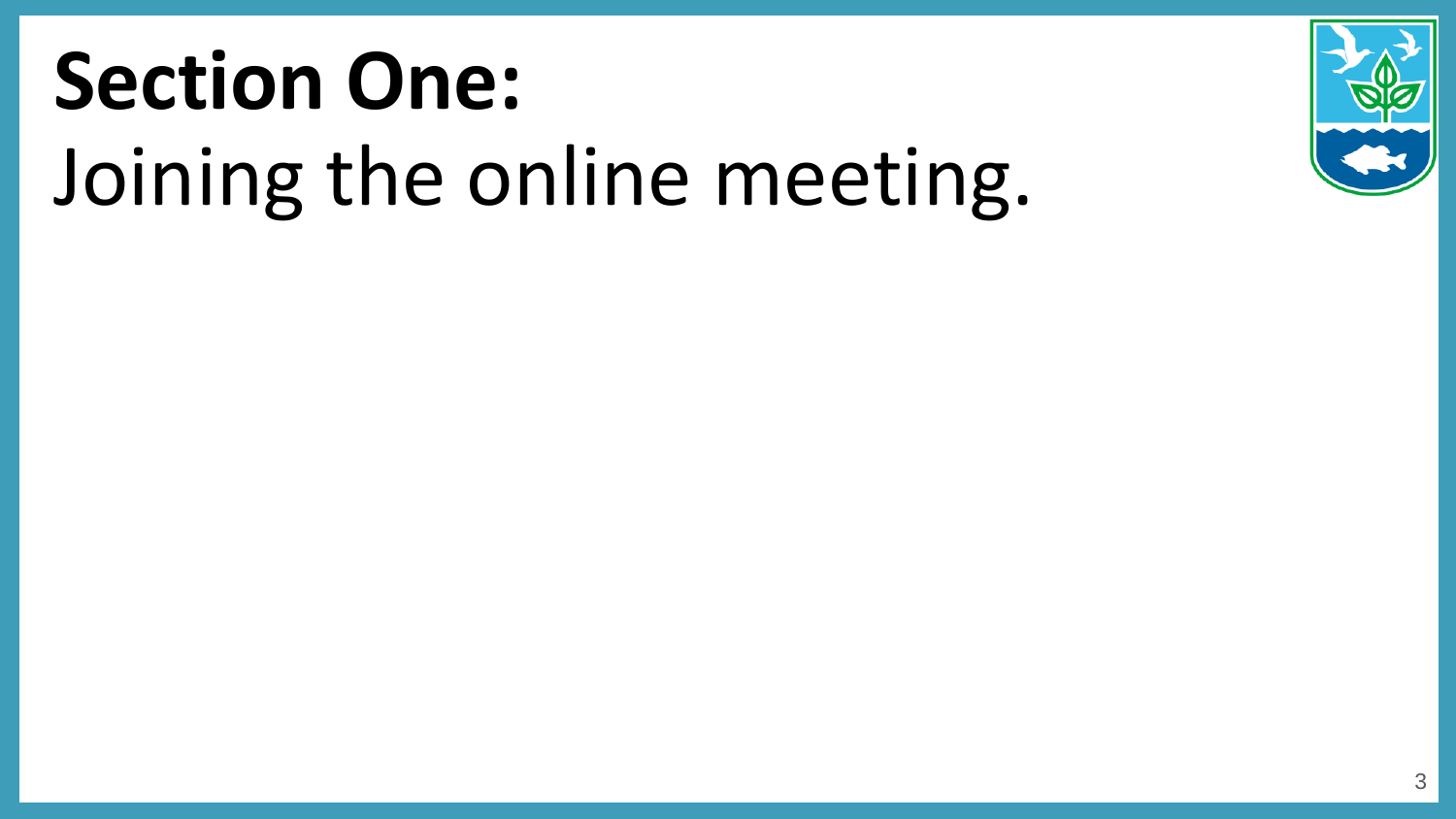## **Locate link to join online webinar in meeting announcement listserve email.**



Click the link for the meeting to join. Each meeting will begin promptly at the designated time.

#### **PUBLIC MEETING ANNOUNCMENT**

Please be advised that the DEM Division of Marine Fisheries will hold a public meeting on Monday, April 27, 2020, beginning @ 3:00PM. Due to the Covid-19 emergency, which prevents the Division from holding public meetings in-person, these meetings will be held virtually only. For each workshop, there will be a Zoom webinar and a conference call line to allow public participation. The login and call-in information will be sent in a subsequent notice prior to the workshops.

#### Click here to view the meeting presentation Click here to Join the meeting webinar

The workshop will be held 3:00 - 4:00PM. The agenda for this workshop is:

Whelk minimum size measurement

If you have any questions regarding the proposals or participation in the workshops please email DEM.MarineFisheries@dem.ri.gov.

Thank you.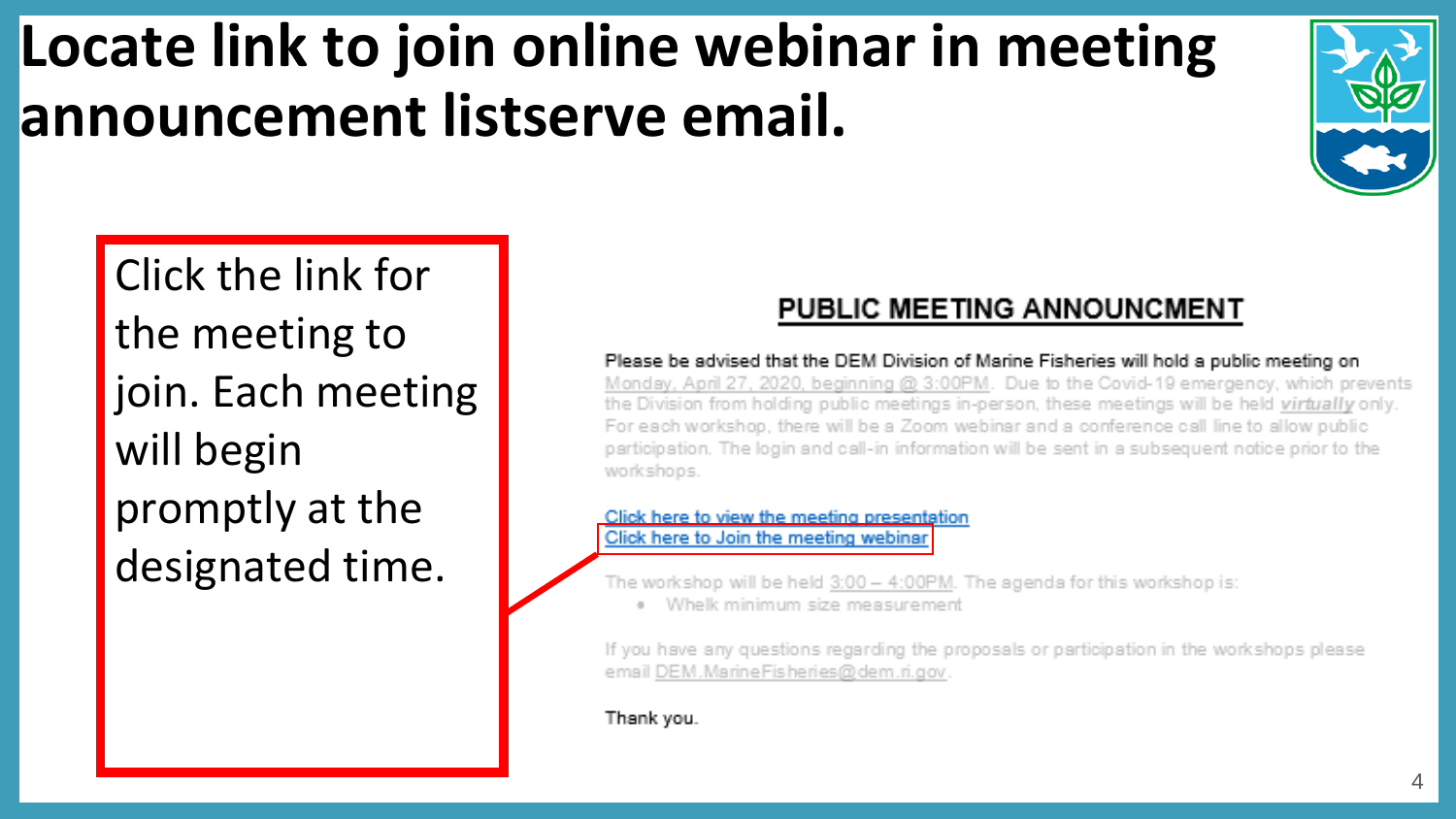### **Zoom should launch automatically. If the dialog does not pop up, click download & run Zoom.**

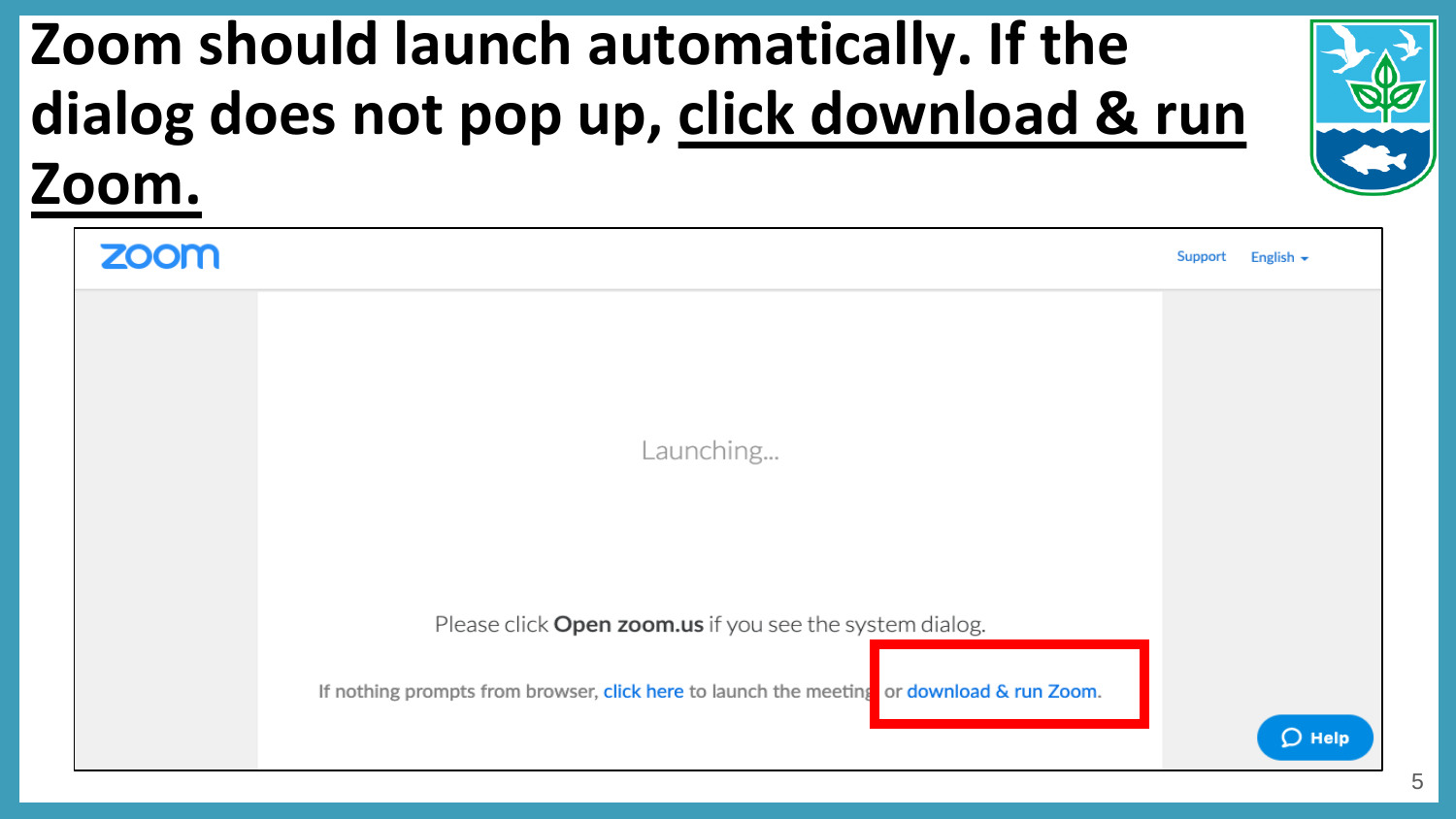## **Once the installation is complete, you will be automatically connected to the webinar. You will then be asked to Join audio.**



In lieu of using computer audio, you can use the dedicated call- $\mathsf{in\, line.}$ 

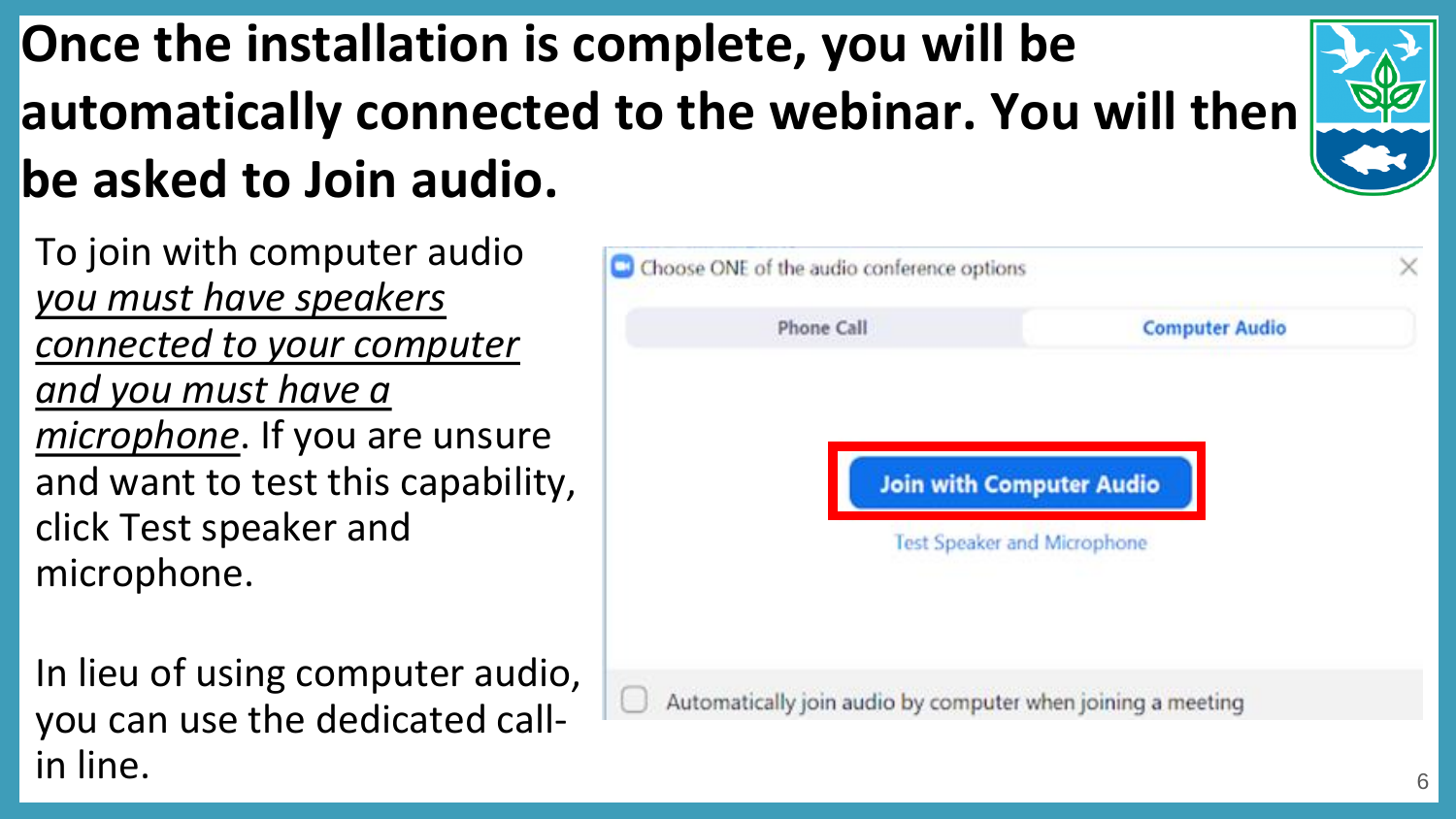

**Note: This is an example and not the phone numbers/meeting ID/participant ID that will be in use for the meetings.**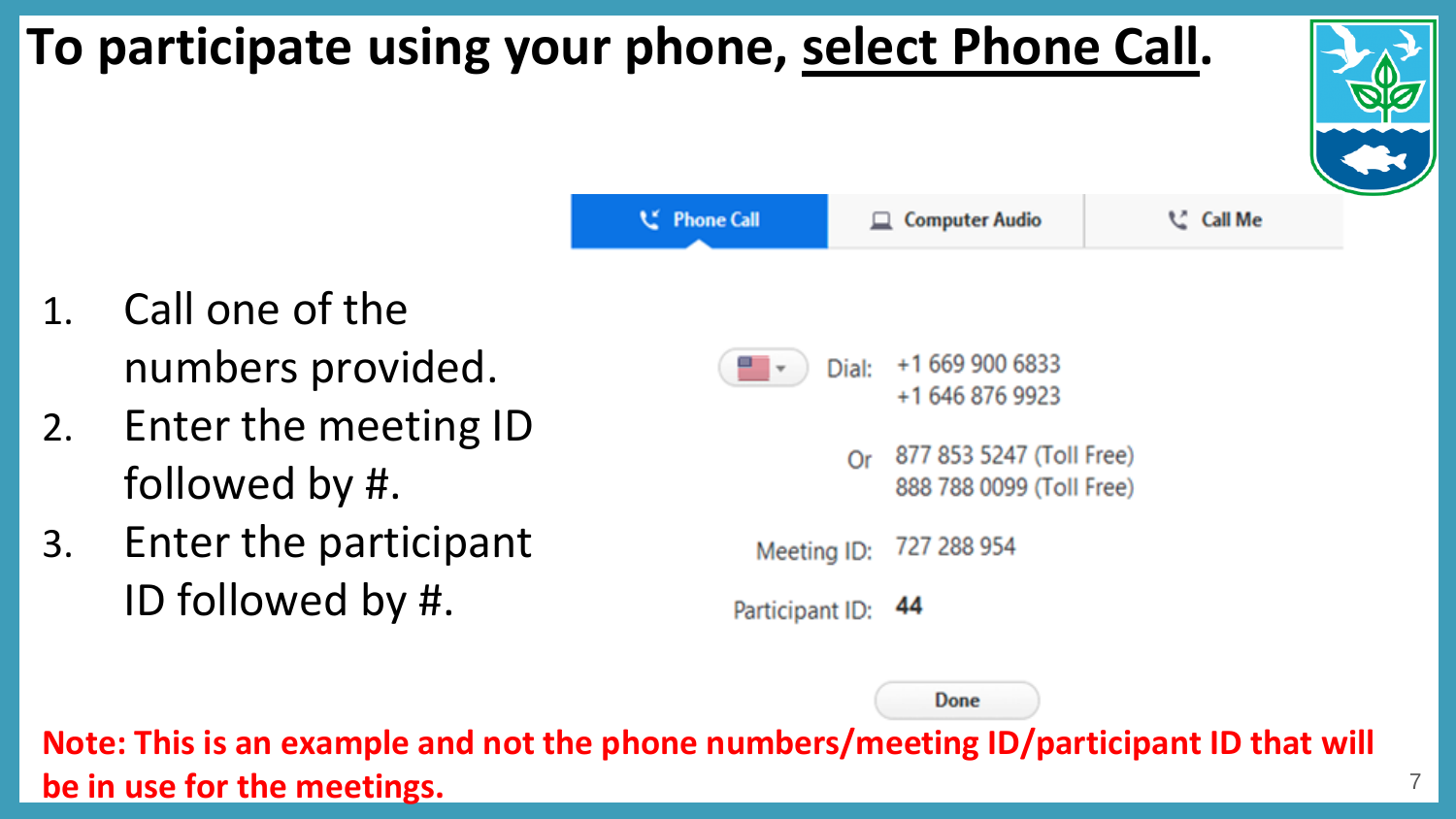#### **If you do not see the Join Audio pop-up or you accidentally close it, you can join audio after connecting to the meeting.**

- 1. First, click **Join Audio** in the meeting controls at the bottom of the screen.
- ı.  $cc$  $\bullet\bullet\bullet$ **End Meeting Start Video** Invite **Manage Participants Share Screen** Chat Record **Closed Caption Breakout Rooms More** loin Audio C Choose ONE of the audio conference options 2. Click **Computer Audio** if you want Phone Call **Computer Audio** to listen through your computer's speakers, *OR* **Join with Computer Audio Test Speaker and Microphone** Click **Phone Call** if you want to join via your phone. 8 Automatically join audio by computer when joining a meeting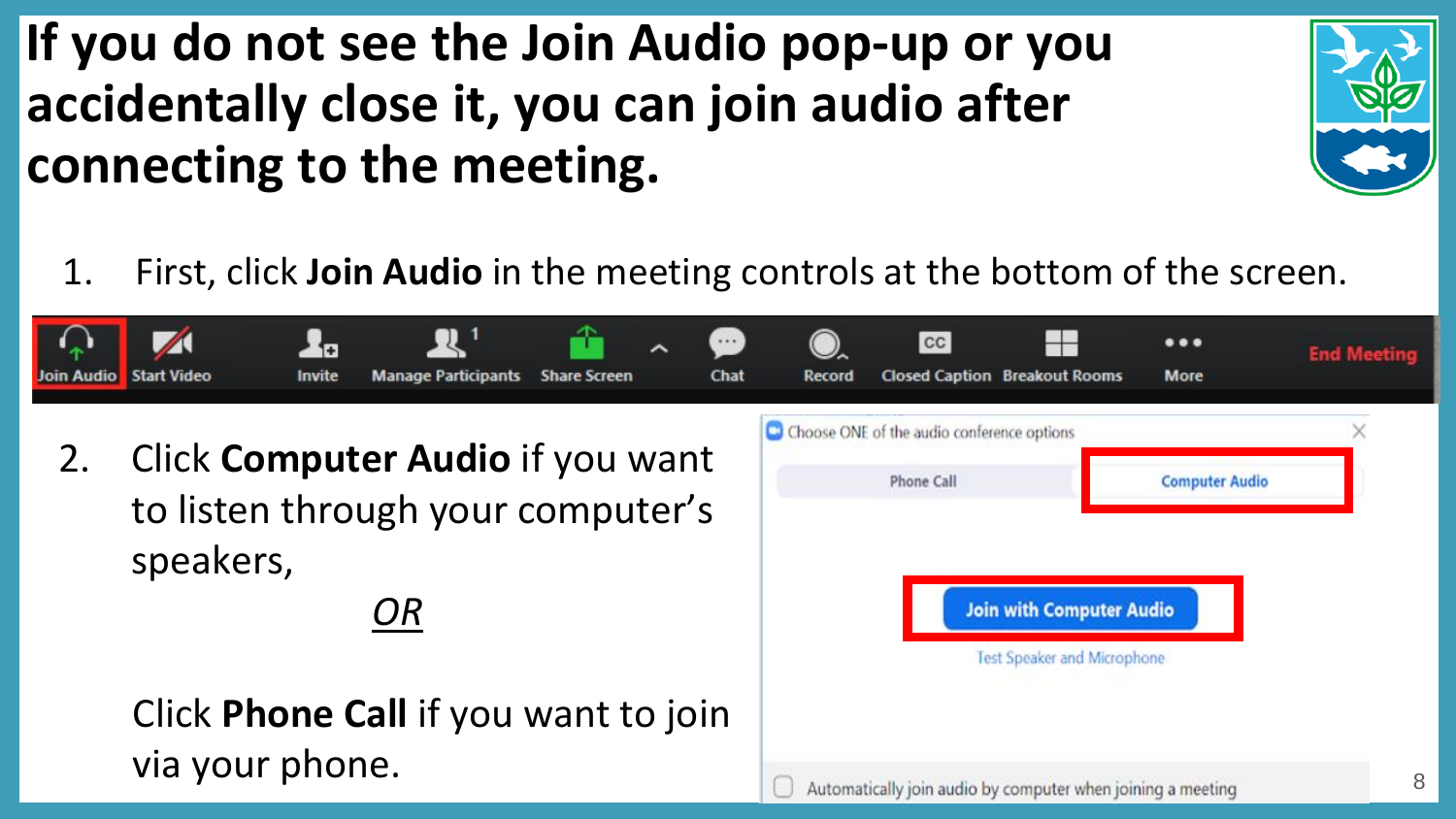### **If connected through computer audio you can switch to the phone line at any time.**



1. Click the **arrow next to Mute/Unmute** in the meeting controls at the bottom of the window.



- 2. Click **Switch to Phone Audio**.
- 3. Call in using the provided number and follow the prompts.

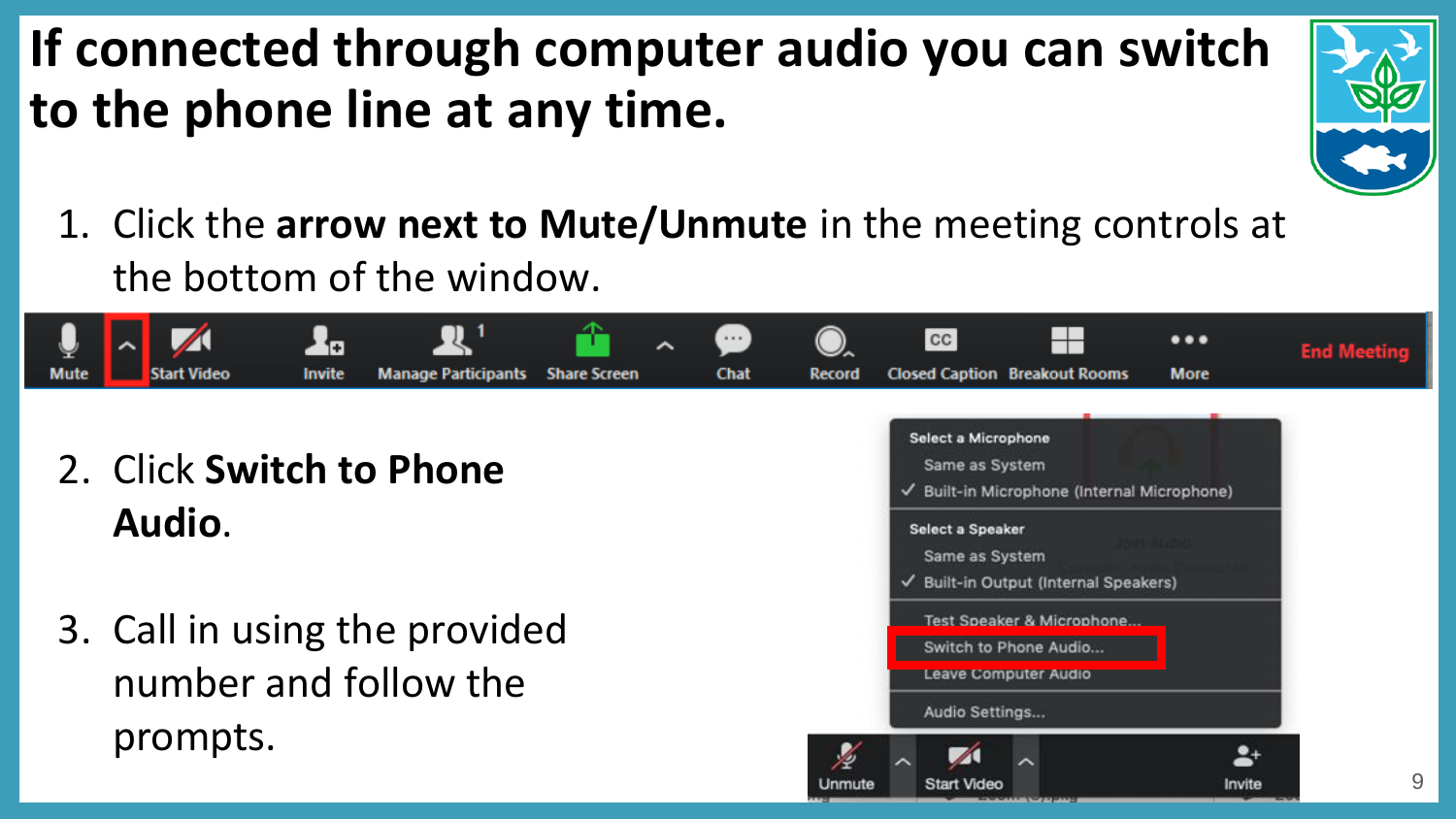# **Section Two:**  Asking a question and exiting the online meeting.

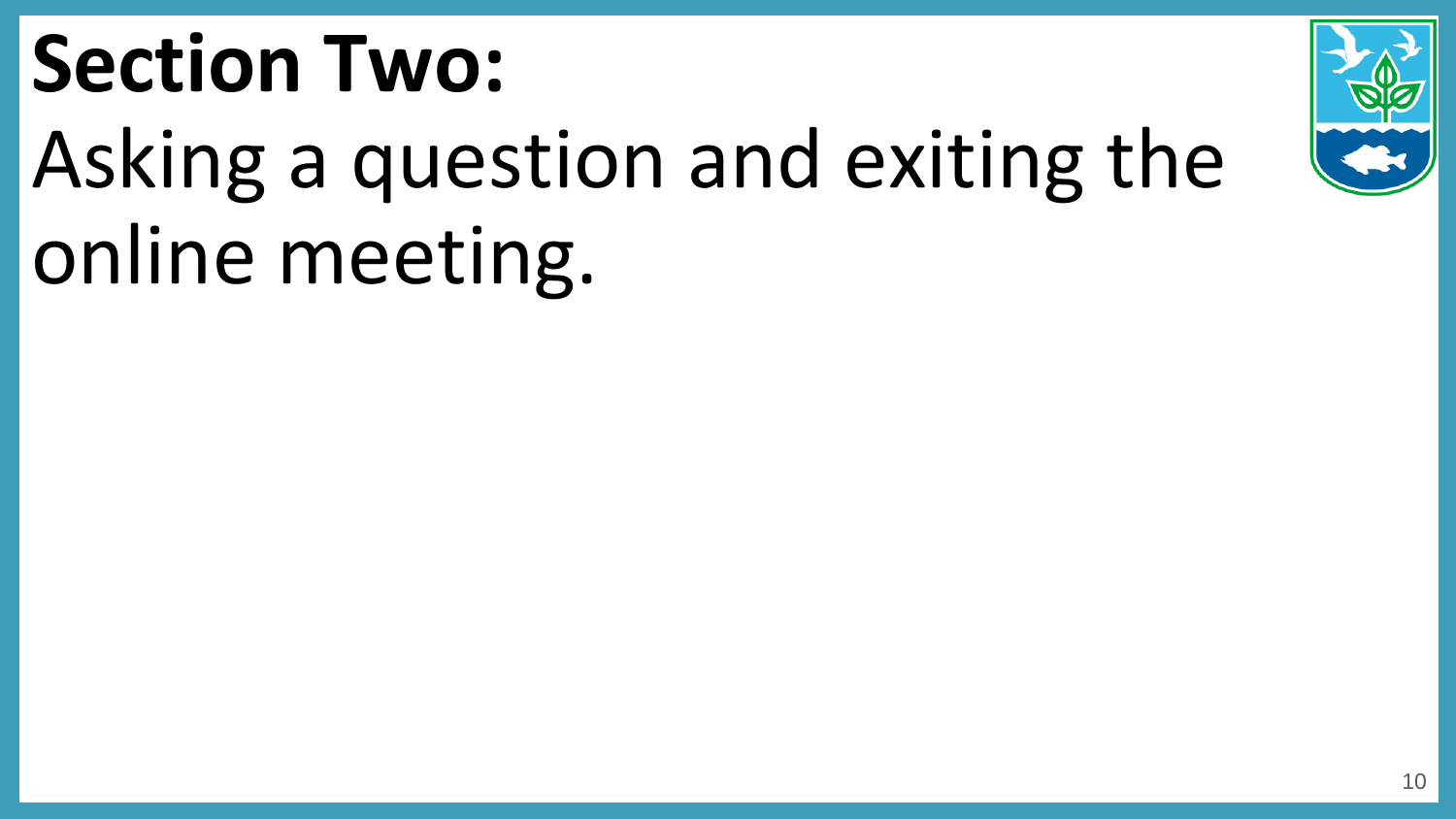## **How to ask a question using the RAISE HAND feature.**



**1.** To ask a question or make a comment, click the **Raise Hand** icon on the meeting controls at the bottom of the window.



**2.** The host will unmute you when it is your turn to ask a question.